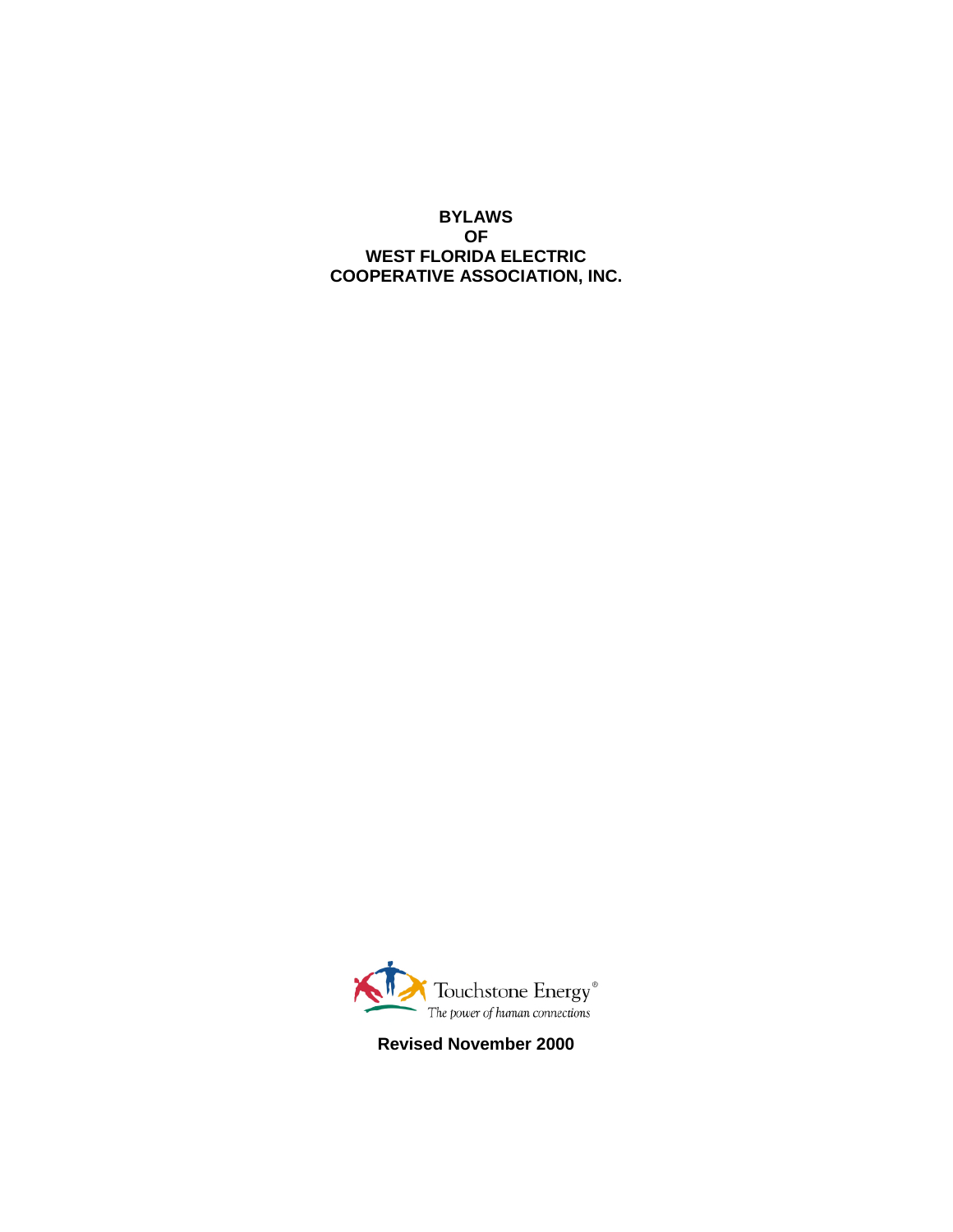# **TABLE OF CONTENTS**

### **ARTICLE I - MEMBERSHIP**

# **ARTICLE II - RIGHTS AND LIABILITIES OF MEMBERS**

### **ARTICLE III - MEETINGS OF MEMBERS**

# **ARTICLE IV - TRUSTEES**

### **ARTICLE V - MEETINGS OF TRUSTEES**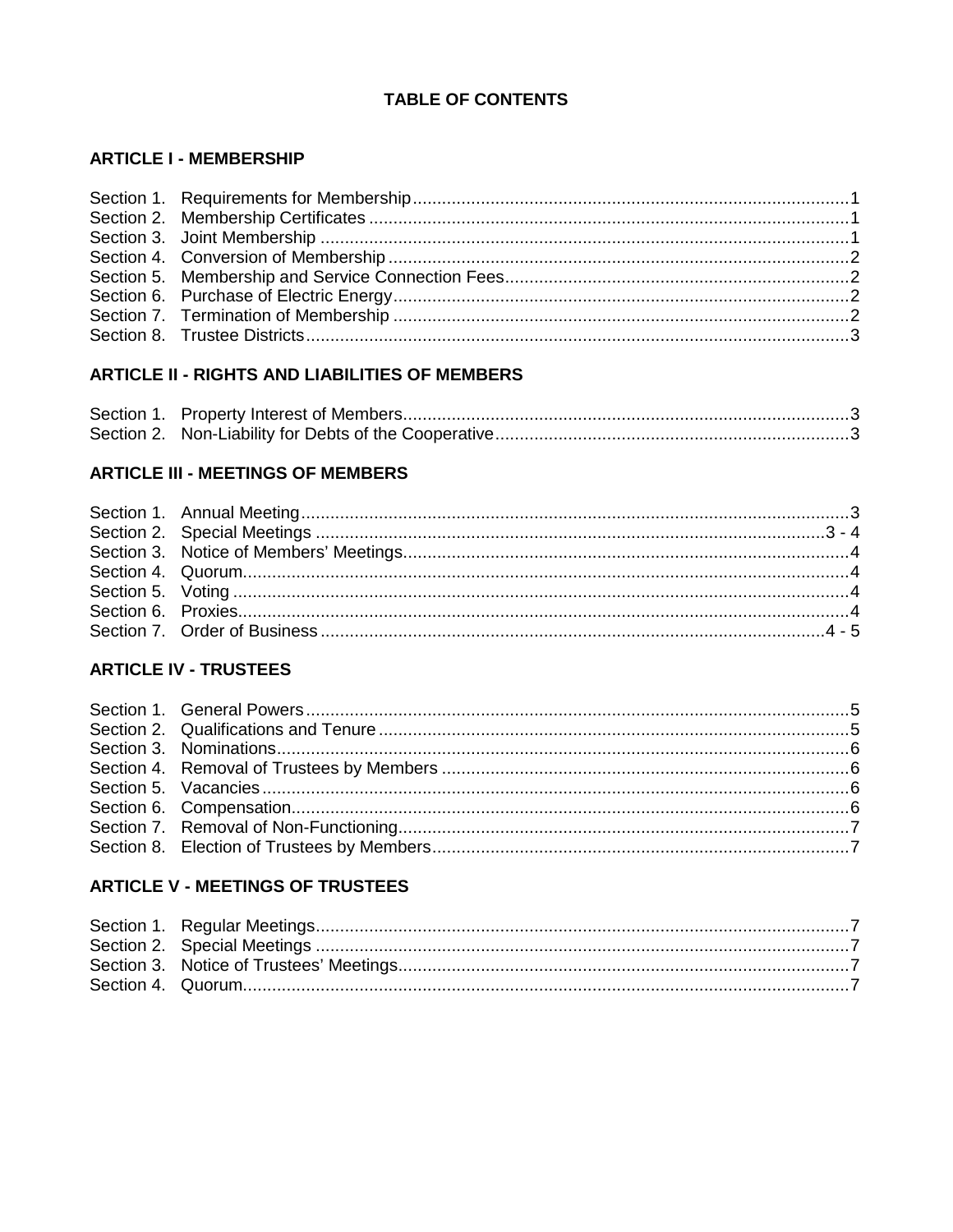#### **ARTICLE VI - OFFICERS**

#### **ARTICLE VII - NON-PROFIT OPERATION**

| Section 2. Patronage Capital in Connection with Furnishing Electric Energy 9 - 10 |  |
|-----------------------------------------------------------------------------------|--|
| Section 3. Patronage Refunds in Connection with Furnishing Other Services 10 - 11 |  |
|                                                                                   |  |

# **ARTICLE VIII - DISPOSITION OF PROPERTY**

|--|

# **ARTICLE IX - SEAL**

# **ARTICLE X - FINANCIAL TRANSACTIONS**

#### THERE IS NO ARTICLE XI IN THE BYLAWS

### **ARTICLE XII - MISCELLANEOUS**

### **ARTICLE XIII - AMENDMENTS**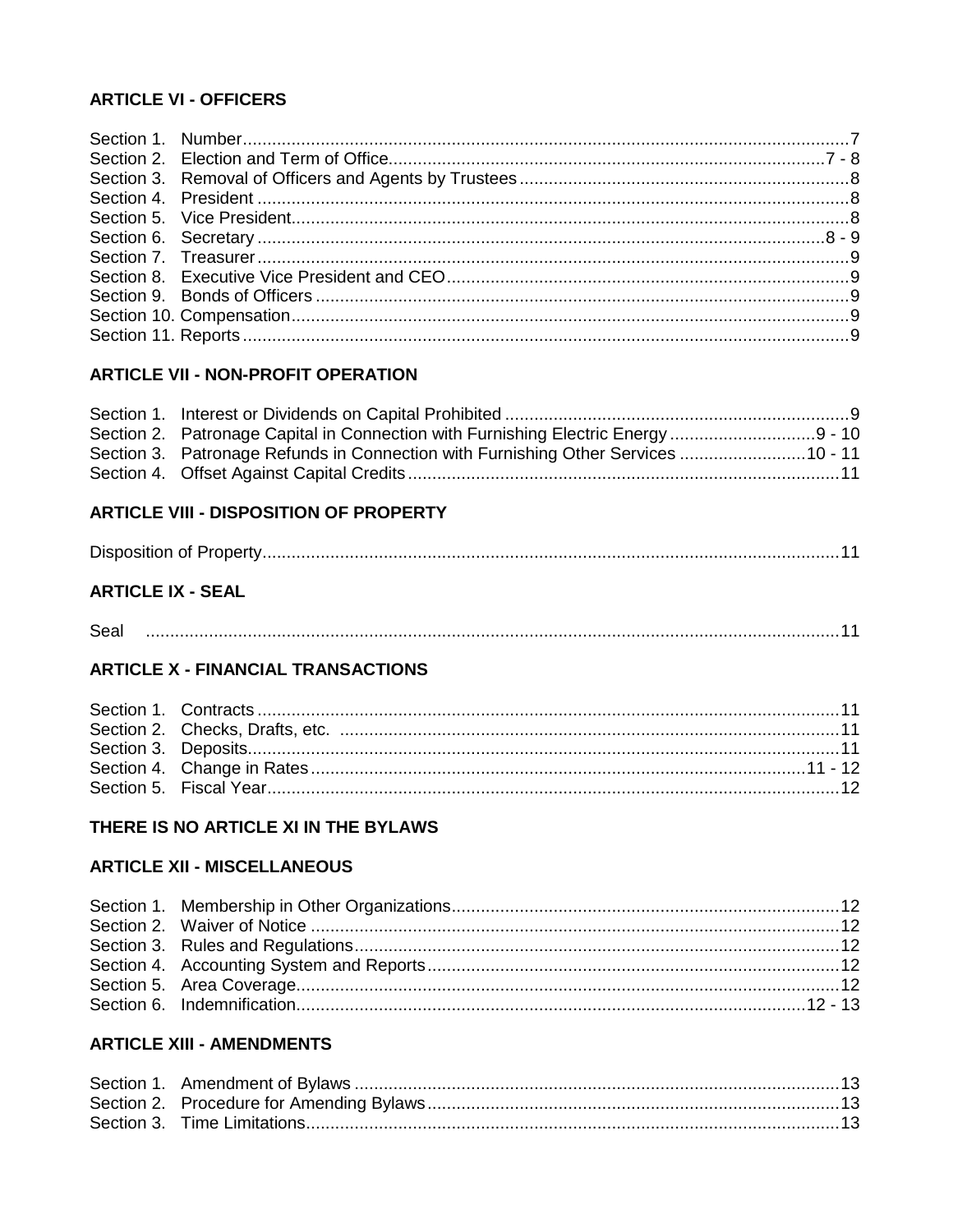#### **BYLAWS OF WEST FLORIDA ELECTRIC COOPERATIVE ASSOCIATION, INC.**

#### **ARTICLE I - MEMBERSHIP**

**Section 1. Requirements for Membership.** Any person, firm, association, corporation or body politic or subdivision thereof may become a member in West Florida Electric Cooperative Association, Inc., (hereinafter called the "Cooperative") by:

- (a) Filing a written application for membership therein;
- (b) Agreeing to purchase from the Cooperative electric energy as hereinafter specified;
- (c) Agreeing to comply with and be bound by the Articles of Incorporation and Bylaws of the Cooperative and any rules and regulations adopted by the Board of Trustees; and
- (d) Paying the membership fee hereinafter specified; provided, however, that no person, firm, association, corporation or body politic or subdivision thereof shall become a member unless he or it is in good credit standing with the Cooperative. No member may hold more than one (1) membership in the Cooperative, and no membership in the Cooperative shall be transferable.

Unless an application is specifically rejected by the Board of Trustees, the applicant shall become a member. Any rejected applicant shall be given an opportunity at least ten (10) days prior to the next board meeting of the Trustees to appear and be heard.

**Section 2. Membership Certificates.** Membership in the Cooperative shall be evidenced by a membership certificate which shall be in such form and shall contain such provisions as shall be determined by the Board of Trustees. Such certificate shall be signed by the President and the Secretary of the Cooperative and the corporate seal shall be affixed thereto. No membership certificate shall be issued for less than the membership fee fixed in these Bylaws, nor until such membership has been fully paid for in cash. In case of a lost, destroyed or mutilated certificate, a new certificate may be issued therefore upon such uniform terms and indemnity to the Cooperative as the Board of Trustees may prescribe.

**Section 3. Joint Membership.** A husband and wife may apply for a joint membership and, subject to their compliance with the requirements set forth in Section 1 of this Article, may be accepted for such membership. The term "member" as used in these Bylaws shall be deemed to include a husband and wife holding a joint membership and any provisions relating to the rights and liabilities of membership shall apply equally with respect to the holders of a joint membership. Without limiting the generality of the foregoing, the effect of the hereinafter specified actions by or in respect to the holders of a joint membership shall be as follows:

- (a) The presence of a meeting of either or both shall be regarded as the presence of one member and shall have the effect of revoking a proxy executed by either or both of constituting a joint waiver or notice of the meeting;
- (b) The vote of either separately or both jointly shall constitute one (1) joint vote;
- (c) A proxy executed by either or both shall constitute one (1) joint proxy;
- (d) A waiver of notice signed by either or both shall constitute a joint waiver;
- (e) Notice to either shall constitute notice to both;
- (f) Expulsion of either shall terminate the joint membership;
- (g) Withdrawal of either shall terminate the joint membership; and
- (h) Either, but not both, may be elected or appointed as an officer or Trustee, provided that both meet the qualifications for such office.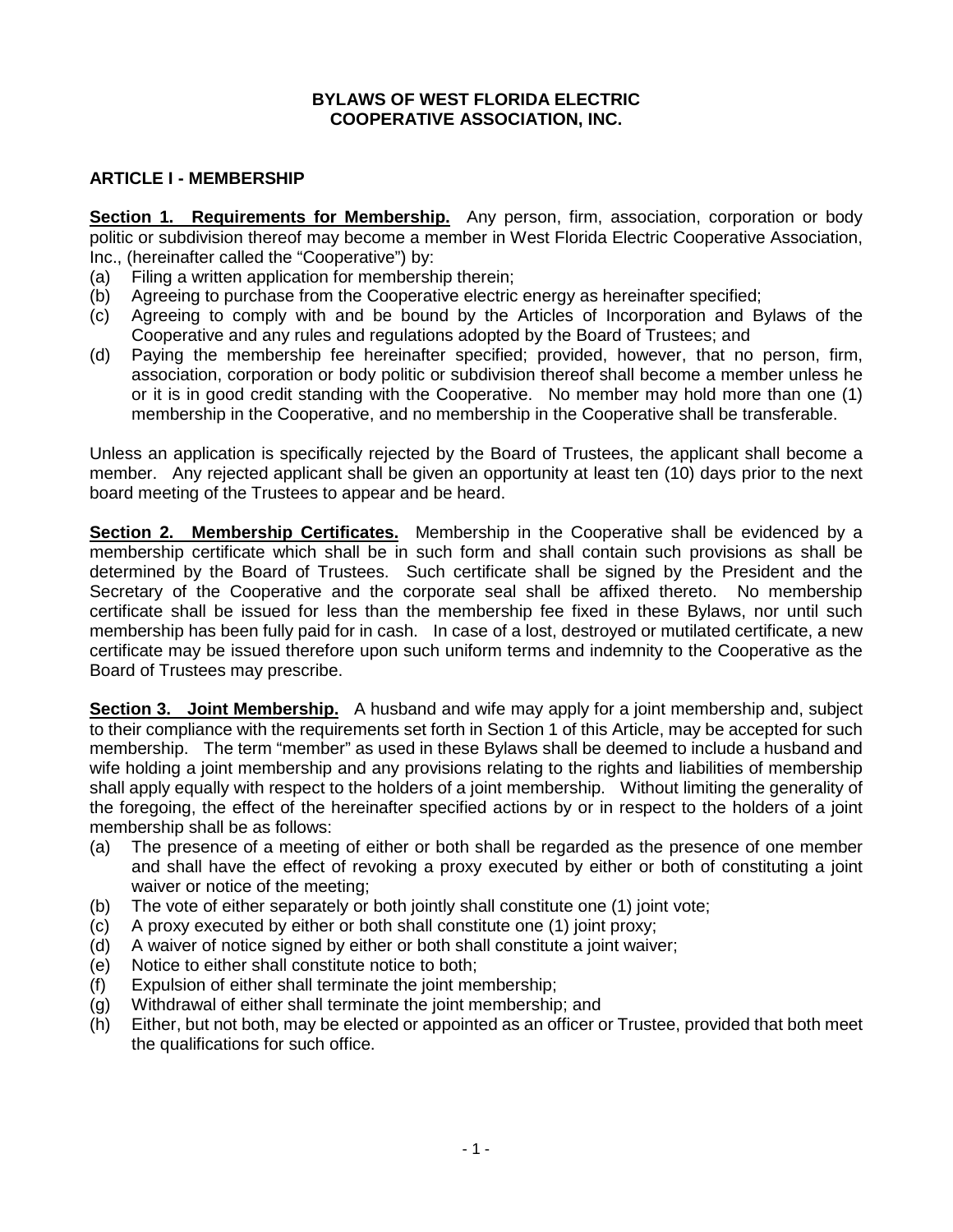#### **Section 4. Conversion of Membership.**

- (a) A membership may be converted to a joint membership upon the written request of the holder and his or her spouse to comply with the Articles of Incorporation, Bylaws and rules and regulations adopted by the Board of Trustees. The outstanding membership certificate shall be surrendered and shall be reissued by the Cooperative in such manner as shall indicate the changed membership status.
- (b) Upon the death of either spouse who is a party to the joint membership, such membership shall be held solely by the survivor. The outstanding membership certificate shall be surrendered and shall be reissued in such manner as shall indicate the changed membership status; provided, however, that the estate of the deceased shall not be released from any debts due the Cooperative.

**Section 5. Membership and Service Connection Fees.** The membership fee shall be five dollars (\$5.00), upon the payment of which a member shall be eligible for one (1) service connection. An additional fee of five dollars (\$5.00) shall be charged for each additional service connection.

**Section 6. Purchase of Electric Energy.** Each member shall, as soon as electric energy shall be available, purchase from the Cooperative all electric energy purchased for use on the premises specified in his application for membership and shall pay therefore at rates which shall from time-totime be fixed by the Board. Production or use of electric energy on such premises, regardless of the source thereof, by means of facilities which shall be interconnected with Cooperative facilities, shall be subject to appropriate regulations as shall be fixed from time-to-time by the Cooperative; provided any member or members may be restricted in the amount of electricity use, if the Board of Trustees at a regular or special meeting deems that the overall membership and Cooperative will be impaired in its use or supply of electricity to said members, provided advance notice is given to any member or members who may be restricted and provided he or she may be present and heard. It is expressly understood that amounts paid for electric energy in excess of the cost of service are furnished by members as capital and each member shall be credited with the capital so furnished as provided in these Bylaws. Each member shall pay the Cooperative such minimum amount per month regardless of the amount of electric energy consumed, as shall be fixed by the Board of Trustees from time-totime. Each member shall also pay all amounts owed by him to the Cooperative as and when the same shall become due and payable.

**Section 7. Termination of Membership.** Any member may withdraw from membership upon compliance with such uniform terms and conditions as the Board of Trustees may prescribe. The Board of Trustees of the Cooperative may, by the affirmative vote of not less than two-thirds of all the Trustees, expel any member who shall have refused or failed to comply with any of the provisions of the Articles of Incorporation, Bylaws, or rules or regulations adopted by the Board of Trustees, but only if such member shall have been given written notice by the Secretary of the Cooperative that such refusal or failure makes him liable to expulsion and such refusal or failure shall have continued for at least ten (10) days after such notice was given. Any expelled member may be reinstated by vote of the Board of Trustees or by vote of the members at any annual or special meeting.

Upon the withdrawal, death, cessation of existence or expulsion of a member, the membership of such member shall thereupon terminate and the membership certificate of such member shall be surrendered forthwith to the Cooperative. Termination of membership in any manner shall not release a member or his estate from any debts due the Cooperative.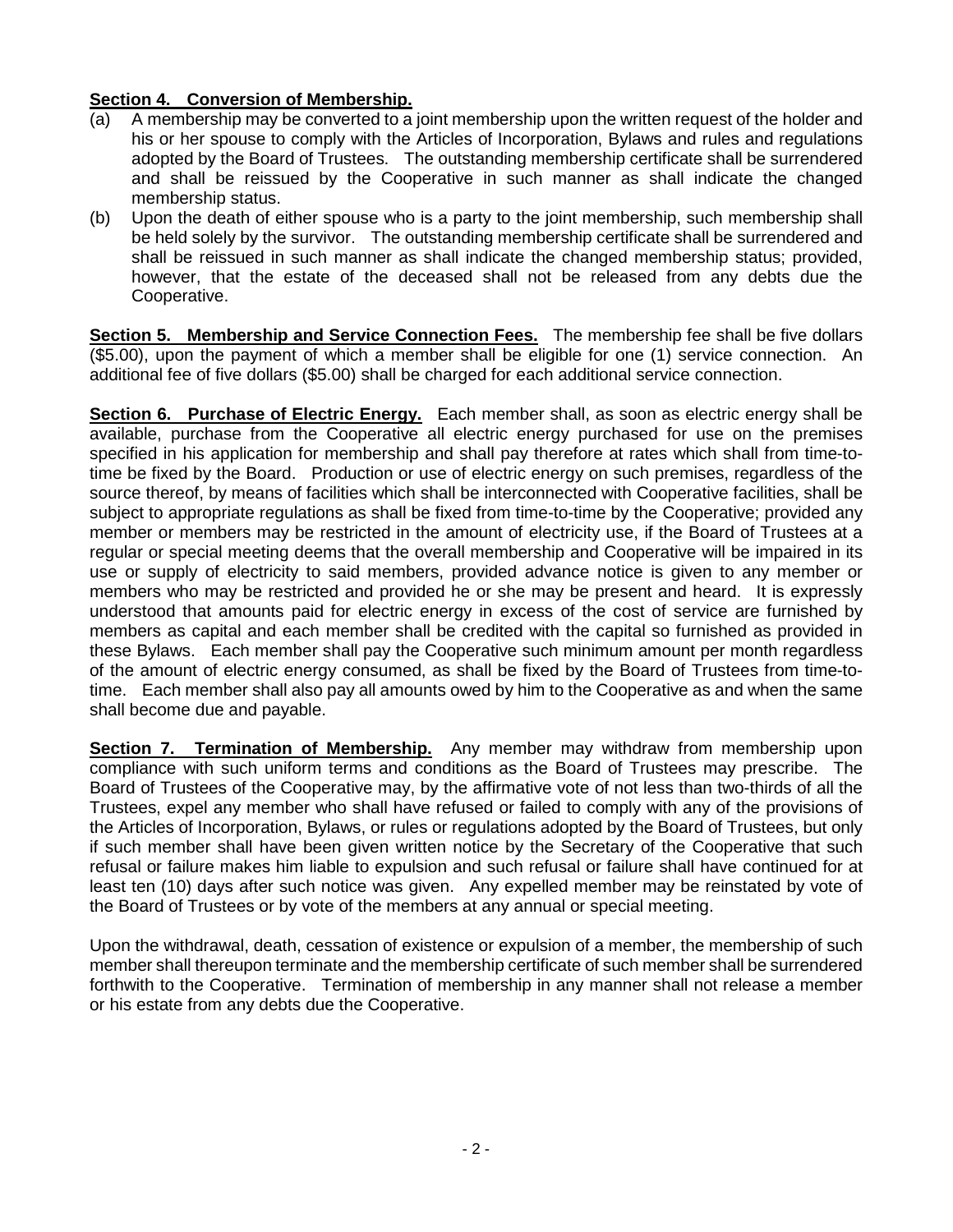**Section 8. Trustee Districts.** The territory served or to be served by the Cooperative shall be divided into nine (9) districts, and each district shall be represented by one (1) Trustee. The original nine (9) districts shall be as follows:

- **District No. 1.** That part of Calhoun County served by the Cooperative.
- **District No. 2.** That part of Jackson County lying east of the Chipola River and between the north line of Calhoun County and the south line of Township 6 North.
- **District No. 3.** That part of Jackson County lying east of Marshall Creek, north of the south line of Township 6 North.
- **District No. 4.** That part of Jackson County lying west of Marshall Creek, west of the Chipola River, north of U. S. Highway 90 and east of Holmes Creek.
- **District No. 5.** That part of Jackson County south of U. S. Highway 90 and west of the Chipola River.
- **District No. 6.** That part of Washington County served by the Cooperative.
- **District No. 7.** That part of Holmes County lying east of State Road 79 from the south boundary of Holmes County to the junction of State Road 79 and State Road 177 and that portion of Holmes County lying east of State Road 177.
- **District No. 8.** That portion of Holmes County lying west of State Road 177 and lying west of State Road 79, from the junction of State Road 177 and State Road 79 to the south county line of Holmes County and east of the Choctawhatchee River.
- **District No. 9.** That part of Holmes County lying west of the Choctawhatchee River.

#### **ARTICLE II - RIGHTS AND LIABILITIES OF MEMBERS**

**Section 1. Property Interest of Members.** Upon dissolution, after (a) all debts and liabilities of the Cooperative shall have been paid, and (b) all capital furnished through patronage shall have been retired as provided in these Bylaws, the remaining property and assets of the Cooperative shall be distributed among the members and former members in the proportion which the aggregate patronage of each bears the total patronage of all members during the seven (7) years next preceding the date of the filing of the certificate of dissolution.

**Section 2. Non-Liability for Debts of the Cooperative.** The private property of the members shall be exempt from execution or other liability for the debts of the Cooperative and no member shall be individually liable or responsible for any debts or liabilities of the Cooperative.

#### **ARTICLE III - MEETING OF MEMBERS**

**Section 1. Annual Meeting.** The annual meeting of the members shall be held during the month of April each year, beginning with the year 2002, in Graceville, Florida, for the purpose of electing Trustees, passing on reports for the previous fiscal year, and transacting such other business as may come before the meeting. If the day set for the annual meeting shall fall on a legal holiday, the meeting shall be held on the next succeeding business day. Failure to hold the annual meeting at the designated time shall not work a forfeiture or dissolution of the Cooperative. The annual meeting of members shall not be held in 2001 in order to implement the change in annual meeting to the month of April.

**Section 2. Special Meetings.** Special meetings of the members may be called by a resolution of the Board of Trustees, or upon a written request signed by any three (3) Trustees, by the President, or by ten (10) percent or more of all the members, and it shall thereupon be the duty of the Secretary to cause notice of such a meeting to be given as hereinafter provided. Special meetings of the members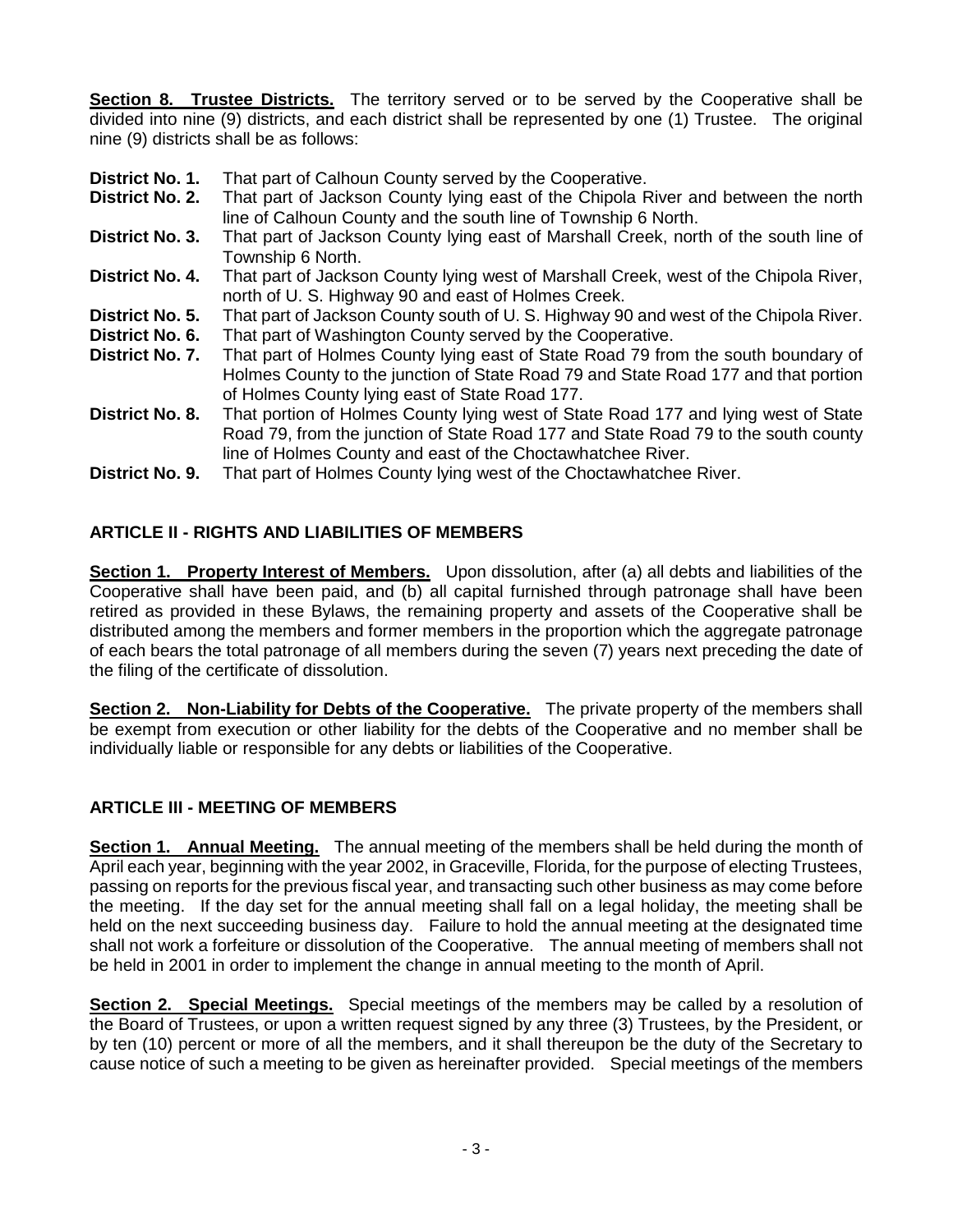may be held at any place within Graceville in the County of Jackson, State of Florida, specified in the notice of the special meeting.

**Section 3. Notice of Members' Meetings.** Written or printed notice stating the place, day and hour of the meeting and, in case of a special meeting or an annual meeting, the purpose or purposes for which the meeting is called, shall be delivered not more than sixty (60) days before the date of the meeting, either personally or by mail, by or at the direction of the Secretary, or upon a default in duty by the Secretary, by the person calling the meeting, to each member. If mailed, such notice shall be deemed to be delivered when deposited in the United States mail, addressed to the member at his address as it appears on the records of the Cooperative, with postage prepaid. The failure of any member to receive notice of an annual or special meeting of the members shall not invalidate any action which may be taken by the members at any such meeting.

**Section 4. Quorum.** The minimum percentage of members established by the Florida Statutes governing rural electric cooperatives shall constitute a quorum for the transaction of business at all meetings of the members. If less than a quorum is present at any meeting, a majority of those present in person may adjourn the meeting from time-to-time without further notice, provided that the Secretary shall notify any absent members of the time and place of such adjourned meeting.

**Section 5. Voting.** Each member shall be entitled to only one (1) vote upon each matter submitted to a vote at a meeting of the members. All questions shall be decided by a vote of a majority of the members voting thereon, unless otherwise provided by law, the Articles of Incorporation, or these Bylaws. All voting on the election of Trustees, on any motion or resolution or any other matter submitted to the membership shall be by mail; however, this provision shall not apply to voting requires for mergers, consolidations or voting required by Article VIII of these Bylaws, which voting thereon shall be in person.

When such written vote is received by mail from any member, it shall be counted as a vote of the member at such meeting if received by the Cooperative or its designee not later than ten (10) days prior to any meeting. In case a membership is owned by a husband and wife, or joint tenants with right of survivorship, a written vote received from the owner or owners of this particular membership shall constitute one (1) vote. No member shall be entitled to vote by proxy. The failure of any member to receive a copy of any such ballot shall not invalidate any action which may be taken at the meeting at which the ballot is to be voted. The counting of the ballots shall be by an independent Certified Public Accounting Firm, Federal Banking Institution, or other independent, unrelated firm or designee.

Any provision of these Bylaws inconsistent with the Amendment is hereby repealed.

**Section 6. Proxies.** A member may not vote by proxy.

**Section 7. Order of Business.** The order of business at the annual meeting of the members and, so far as possible, at all other meetings of the members shall be essentially as follows:

- 1. Report as to which members are present and which members are represented by proxy in order to determine the existence of a quorum.
- 2. Reading of the notice of the meeting and proof of the due publication or mailing thereof, or the waiver or waivers of the notice of the meeting, as the case may be.
- 3. Reading of unapproved minutes of previous meetings of the members and the taking of necessary action thereon.
- 4. Presentation and consideration of reports of officers, Trustees, and committees.
- 5. Election of Trustees.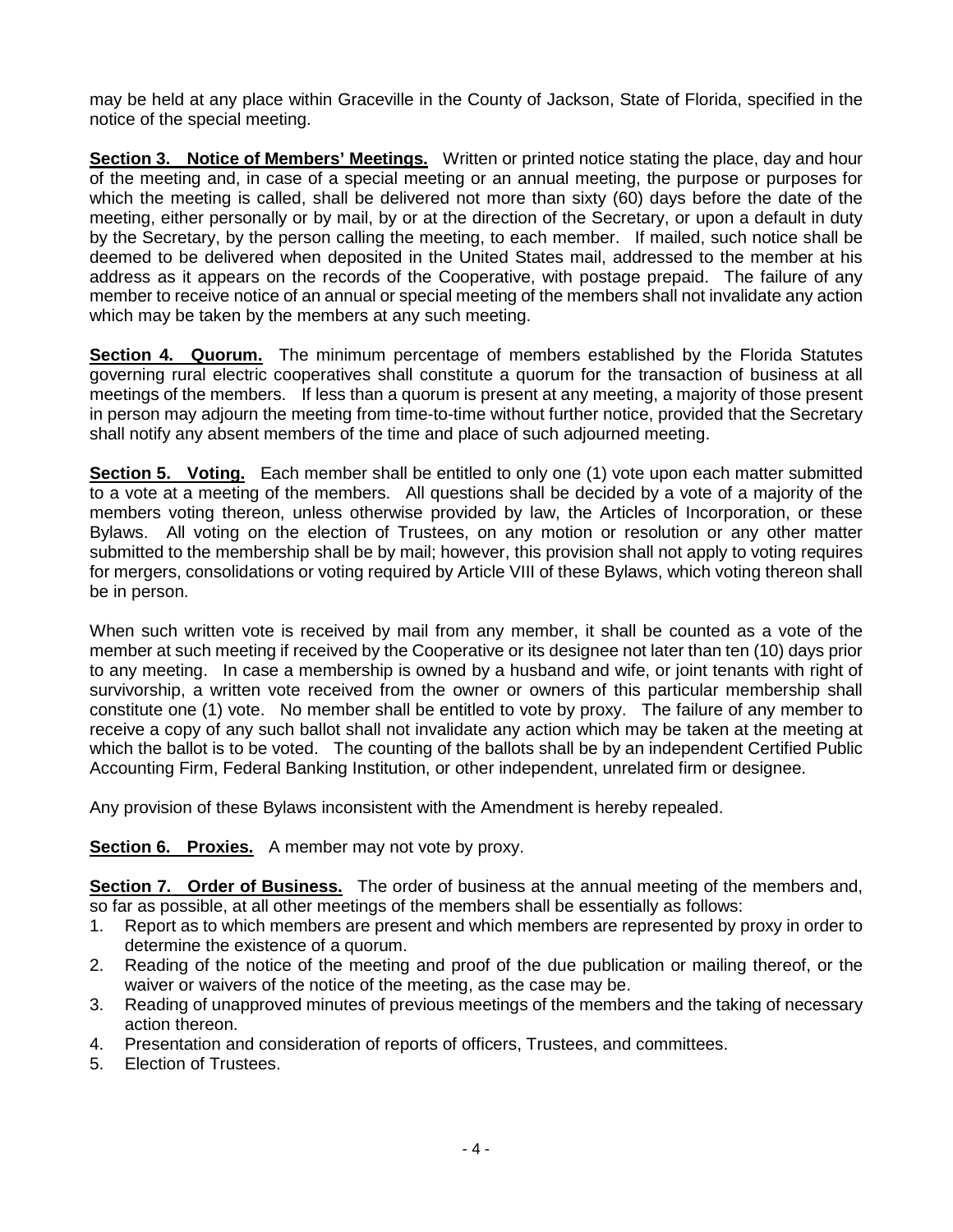- 6. Unfinished business.
- 7. New business.
- 8. Adjournment.

# **ARTICLE IV - TRUSTEES**

**Section 1. General Powers.** The business and affairs of the Cooperative shall be managed by a board of nine (9) Trustees which shall exercise all of the powers of the Cooperative except such as are a Bylaw, the Articles of Incorporation, or these Bylaws, conferred upon or reserved to the members.

**Section 2. Qualifications and Tenure.** At the annual meeting in the year 2000, Board Members for Districts 1, 2 and 3 will be elected. These members shall serve until the annual meeting to be held during the month of April in the year 2004, or until their successors shall have been elected and shall have qualified. The Board Members for Districts 4, 5 and 6 who were elected at the annual meeting in 1998, shall serve until the annual meeting to be held during the month of April in the year 2002, or until their successors have been elected and shall have qualified. Those Board Members for Districts 4, 5 and 6 that are then elected at the annual meeting in April 2002 shall serve until the annual meeting to be held during the month of April in the year 2005, or until their successors have been elected and shall have qualified. The Board Members for Districts 7, 8 and 9 who were elected at the annual meeting in 1999 shall serve until the annual meeting to be held during the month of April 2003, or until their successors have been elected and shall have qualified. Those Board Members for Districts 7, 8 and 9 that are then elected at the annual meeting in April 2003 shall serve until the annual meeting to be held during the month of April in the year 2006, or until their successors have been elected and shall have qualified. Beginning with the year 2004, each Board Member shall serve until the annual meeting in his third (3rd) year in office or until his successors shall have been elected and shall have qualified.

If an election shall not be held on the date designated for such election, the Board of Trustees shall cause such election to be held at a special meeting of the members of the Cooperative as soon as convenient thereafter as conditions permit. No person shall be eligible to become and remain a Trustee or to hold any position of trust in the Cooperative who:

- (a) Is not a member of the Cooperative and a bona fide resident being served by the Cooperative,
- (b) Is in any way employed by or financially interested in a competing enterprise or a business selling electric energy or supplies to the Cooperative or a business primarily engaged in selling electrical or plumbing appliances, fixtures, or supplies to the members of the Cooperative.
- (c) Is, or has in the last three (3) years been a full-time or part-time employee of the Cooperative; or is a spouse, parent, child or sibling of a person who has in the last three (3) years been a full-time or part-time employee of the Cooperative.
- (d) Has been found guilty of a felony, regardless of whether adjudication was withheld or has been found guilty of a misdemeanor involving the illegal possession, sale or use of controlled substances. Any Trustee who has been charged with any of the foregoing by indictment, information or complaint shall be automatically suspended from any board activity until such time as said charge has been resolved by dismissal or conviction.

Upon establishment of the fact that a Trustee is holding office in violation of any of the foregoing provisions, it shall immediately become incumbent upon the Board of Trustees to remove such Trustee from office.

Nothing contained in this section shall affect in any manner whatsoever, the validity of any action taken at any meeting of the Board of Trustees.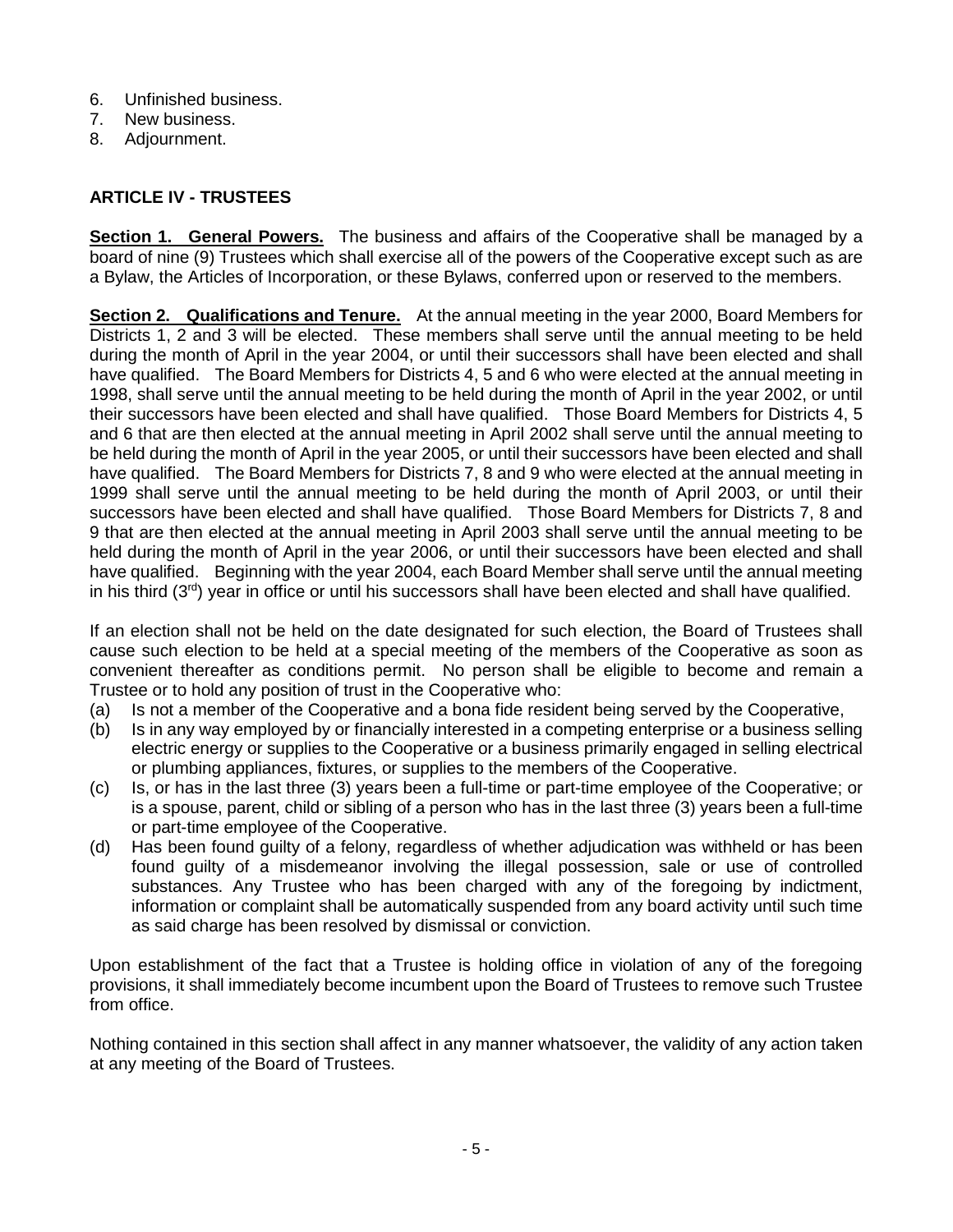**Section 3. Nominations.** It shall be the duty of the Board of Trustees to appoint, not less than sixty (60) days or more than ninety (90) days before the date of a meeting of the members at which Trustees are to be elected, a Committee on Nominations consisting of not less than five (5) nor more than eleven (11) members who shall be selected from different sections of the project area so as to insure equitable representation. No member of the Board of Trustees may serve on such committee. The committee shall nominate at least one (1) member for Trustee from each district in accordance with Section 2 of this Article and shall prepare and post at the principal office of the Cooperative at least thirty-five (35) days before the meeting, its list of nominations for Trustee, but any fifteen (15) or more members acting together may make other nominations by petition no less than sixty (60) days prior to the meeting and the Secretary shall post such nominations at the same place where the list of nominations made by the Committee are posted. The Secretary shall mail with the notice of the meeting, or separately, but at least fifteen (15) days before the date of the meeting, a statement of the number of Trustees to be elected and the names and addresses of the candidates, specifying separately the nominations made by the committee on nominations and also the nominations made by petition, if any. No nominations from the floor shall be made or allowed for Trustee candidates either at special meetings of the annual membership meeting. Notwithstanding anything contained in this section, failure to comply with any one of the provisions of this section shall not affect in any manner whatsoever the validity of any election of Trustees. Each member may cast only one (1) vote for each Trustee to be elected. There shall be no cumulative voting for election of Trustees.

**Section 4. Removal of Trustees by Members.** Any member may bring charges against a Trustee by filing such charges in writing with the Secretary, together with a petition signed by at least ten (10) percent of the members and request the removal of such Trustee by reason thereof. The Trustee against whom such charges have been brought shall be informed in writing of the charges at least five (5) days prior to the meeting at which the charges are to be considered and shall have an opportunity at the meeting to be heard in person or by counsel and to present evidence in respect to the charges; and the person or persons bringing the charges against him shall have the same opportunity. The question of the removal of such Trustee shall be considered and voted upon at the next regular or special meeting of the members and any vacancy created by such removal may be filled by a vote of the members at such meeting without compliance with the foregoing provision with respect to nominations.

**Section 5. Vacancies.** Subject to the provisions of these Bylaws with respect to the filling of vacancies caused by the removal of Trustees by the members, a vacancy occurring on the Board of Trustees shall be filled by the affirmative vote of a majority of the remaining Trustees with said appointee to serve the balance of the unexpired portion of the term of the Trustee in respect of whom the vacancy occurs.

**Section 6. Compensation.** Without approval of the members, Trustees shall not receive any salaries for their services as Trustees, except in emergencies shall not be employed by the Cooperative in any capacity involving compensation, but by resolution of the Board of Trustees a fixed fee and expenses of attendance, if any, may be allowed for attendance at each meeting whether regular or special and that Trustee or Trustees may be allowed for the performance of other Cooperative business, provided it has prior approval of the Board of Trustees. No Trustee shall receive compensation for serving the Cooperative, nor shall any close relative of a Trustee receive compensation for serving the Cooperative, unless the payment and amount of such compensation shall be specifically authorized by a vote of the members on such payment and amount shall be specifically authorized by the remaining Directors upon their certification of such an emergency measure.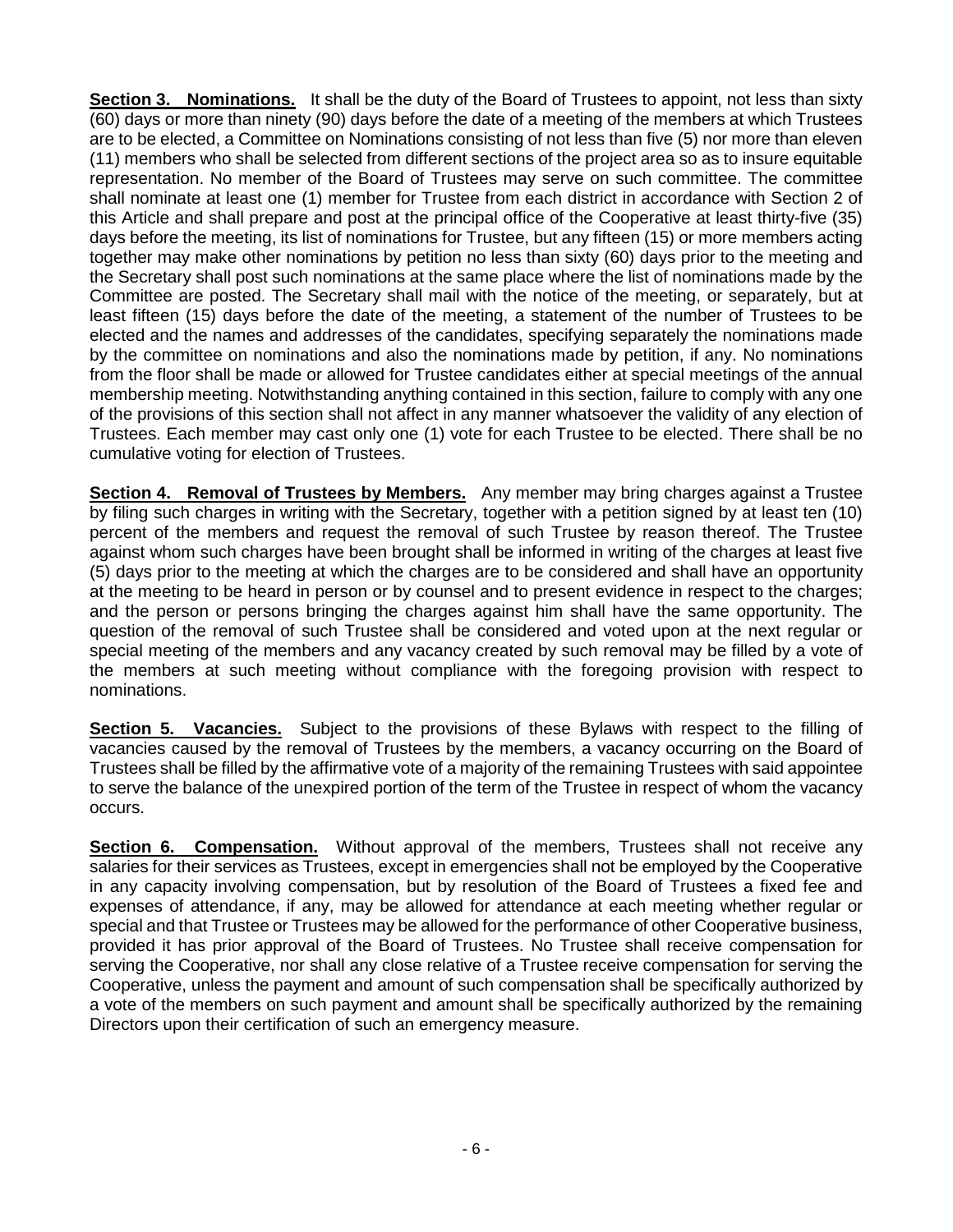**Section 7. Removal of a Non-Functioning Trustee.** If a Trustee is absent from three (3) consecutive regular board meetings without leave granted by the Board before, during or after at least one (1) of such absences, the Board shall declare the office vacant; provided, that written notice of the action to be considered has been given to all Trustees prior to the meeting at which the vacancy is declared.

**Section 8. Election of Trustees by Members.** Trustees shall be elected to serve nine (9) districts. Each Trustee shall be elected to serve one (1) district. Trustees shall be nominated and elected from each of the nine (9) districts and shall be a resident of the district in which he is nominated and elected to serve.

# **ARTICLE V - MEETINGS OF TRUSTEES**

**Section 1. Regular Meetings.** A regular meeting of the Board of Trustees shall be held in Graceville immediately after the Annual Meeting of the members. All other regular meetings of the Board of Trustees shall be held monthly at such time and place in the Cooperative's service area as the Board of Trustees may by majority agree upon. If a majority of the Board cannot decide where to meet, the regular meeting shall be in Graceville at the Cooperative's business office. At each regular meeting, the Board President shall announce the time and place of the next regular meeting.

**Section 2. Special Meetings.** Special meetings of the Board of Trustees may be called by the President or any three (3) Trustees, and it shall be the duty of the Secretary to cause notice to be given to Trustee members as outlined in Section 3 of this Article. Any notice for a special meeting shall be posted at the principal office of the Cooperative in a conspicuous location in the Cooperative's business office.

**Section 3. Notice of Trustees' Meetings.** Written notice of the time, place and purpose of any special meeting of the Board of Trustees shall be delivered not less than five (5) days previous thereto, either personally or by mail, by or at the direction of the Secretary, or upon a default in duty by the Secretary, by the President or the Trustees calling the meeting, to each Trustee. If mailed, such notice shall be deemed to be delivered when deposited in the United States mail, addressed to the Trustee at his address as it appears on the record of the Cooperative, with postage thereon prepaid.

**Section 4. Quorum.** A majority of the Board of Trustees shall constitute a quorum, provided, that if less than such a majority of the Trustees is present at said meeting, a majority of the Trustees present may adjourn the meeting from time-to-time; and provided further, that the Secretary shall notify any absent Trustee of the time and place of such adjourned meeting. The act of the majority of the Trustees present at a meeting at which a quorum is present shall be the act of the Board of Trustees.

# **ARTICLE VI - OFFICERS**

**Section 1. Number.** The officers of the Cooperative shall be a President, Vice President, Secretary, Treasurer, and such other officers as may be determined by the Board of Trustees from time-to-time. The offices of Secretary and of Treasurer may be held by the same person.

**Section 2. Election and Term of Office.** The officers shall be elected, by ballot, annually by and from the Board of Trustees at the meeting of the Board of Trustees held directly after the annual meeting of the members. If the election of officers shall not be held at such meeting, such election shall be held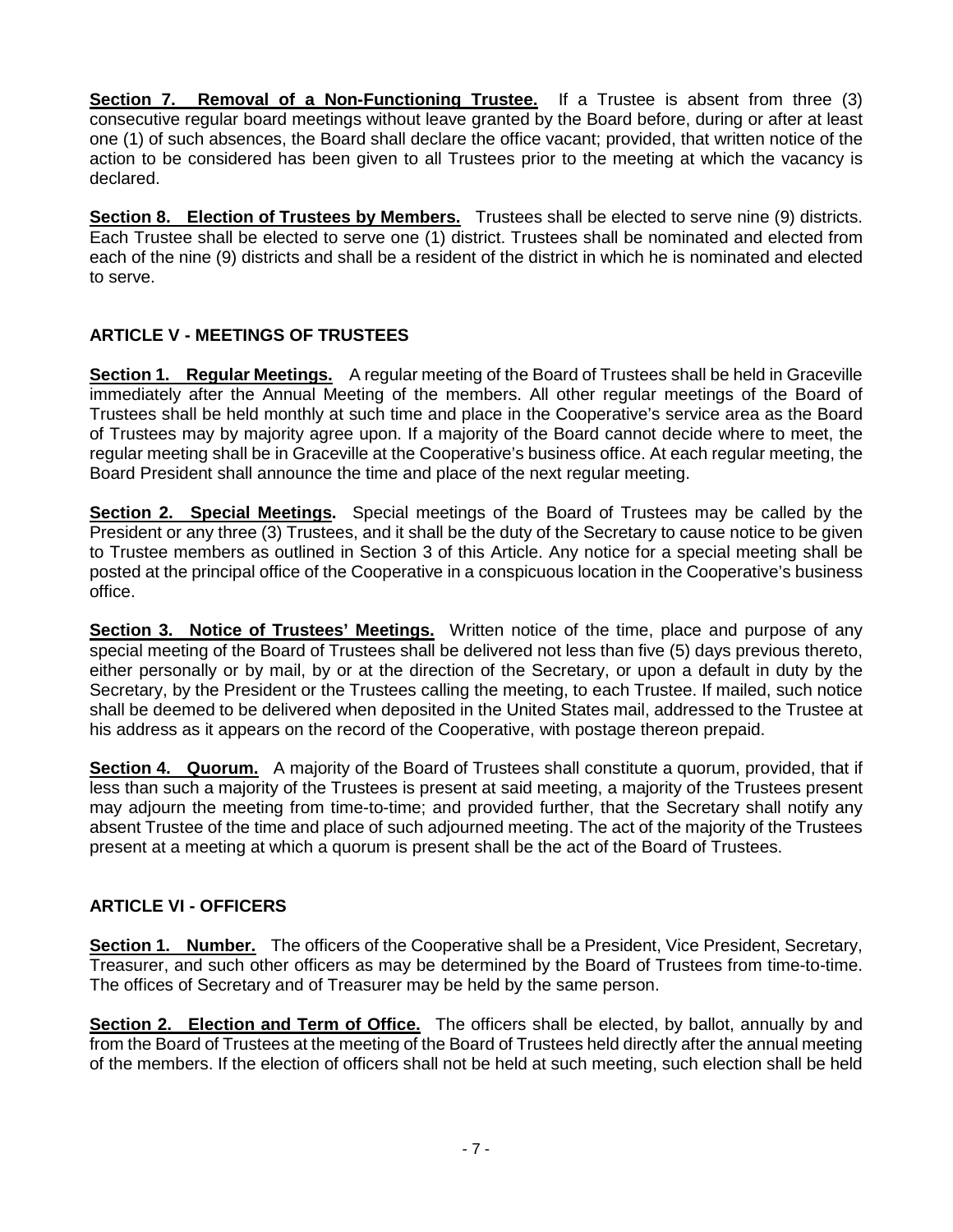as soon thereafter as conveniently possible. Each officer shall hold office until the first meeting of the Board of Trustees following the next succeeding annual meeting of the members or until his successor shall have been elected and shall have qualified. A vacancy in any office shall be filled by the Board of Trustees for the unexpired portion of the term.

**Section 3. Removal of Officers and Agents by Trustees.** Any officer or agent elected or appointed by the Board of Trustees may be removed by the Board of Trustees whenever in its judgment the best interest of the Cooperative will be served. In addition, any member of the Cooperative may bring charges against an officer by filing such charges in writing with the Secretary, together with a petition signed by ten (10) percent of the members, requesting the removal of the particular officer by reason thereof. The officer against whom such charges are to be considered and shall have an opportunity at the meeting to be heard in person or by counsel and to present evidence in respect of the charges; and the person or persons bringing the charges against him shall have the same opportunity. The question of the removal of such officer shall be considered and voted upon at the next regular or special meeting of the members.

# **Section 4. President.** The President shall:

- (a) Be the principal executive officer of the Cooperative and, unless otherwise determined by the members or the Board of Trustees, shall preside at all meetings of the members and the Board of Trustees;
- (b) Sign, with the Secretary, certificates of membership, the issue of which shall have been authorized by the Board of Trustees or the members, and may sign any deeds, mortgages, deeds of trust, notes, bonds, contracts or other instruments authorized by the Board of Trustees to be executed, except in cases in which the signing and execution thereof shall be expressly delegated by the Board of Trustees or by these Bylaws to some other officer or agent of the Cooperative, or shall be required by law to be otherwise signed or executed; and
- (c) In general, perform all duties incident to the office of President and such other duties as may be prescribed by the Board of Trustees from time-to-time.

**Section 5. Vice President.** In the absence of the President, or in the event of his inability or refusal to act, the Vice President shall perform the duties of the President, and when so acting, shall have all the powers of and be subject to all of the restrictions upon the President. The Vice President shall also perform such other duties as from time-to-time may be assigned to him by the Board of Trustees.

# **Section 6. Secretary.**

The Secretary shall:

- (a) Keep the minutes of meetings of the members and of the board of Trustees in one (1) or more books provided for that purpose;
- (b) See that all notices are duly given in accordance with these Bylaws or as required by law;
- (c) Be custodian of the corporate records and of the seal of the Cooperative and affix the seal of the Cooperative to all certificates of membership prior to the issue thereof and to all documents, execution of which on behalf of the Cooperative under its seal is duly authorized in accordance with the provision of these Bylaws.
- (d) Keep a register of the names and post office addresses of all members;
- (e) Sign, with the President, certificates of membership, the issue of which shall have been authorized by the Board of Trustees or the members;
- (f) Have general charge of the books of the Cooperative in which a record of the members is kept;
- (g) Keep on file at all times a complete copy of the Articles of Incorporation and Bylaws of the Cooperative containing all amendments thereto, which copy shall always be open to the inspection of any member, and at the expense of the Cooperative, forward a copy of the Bylaws and of all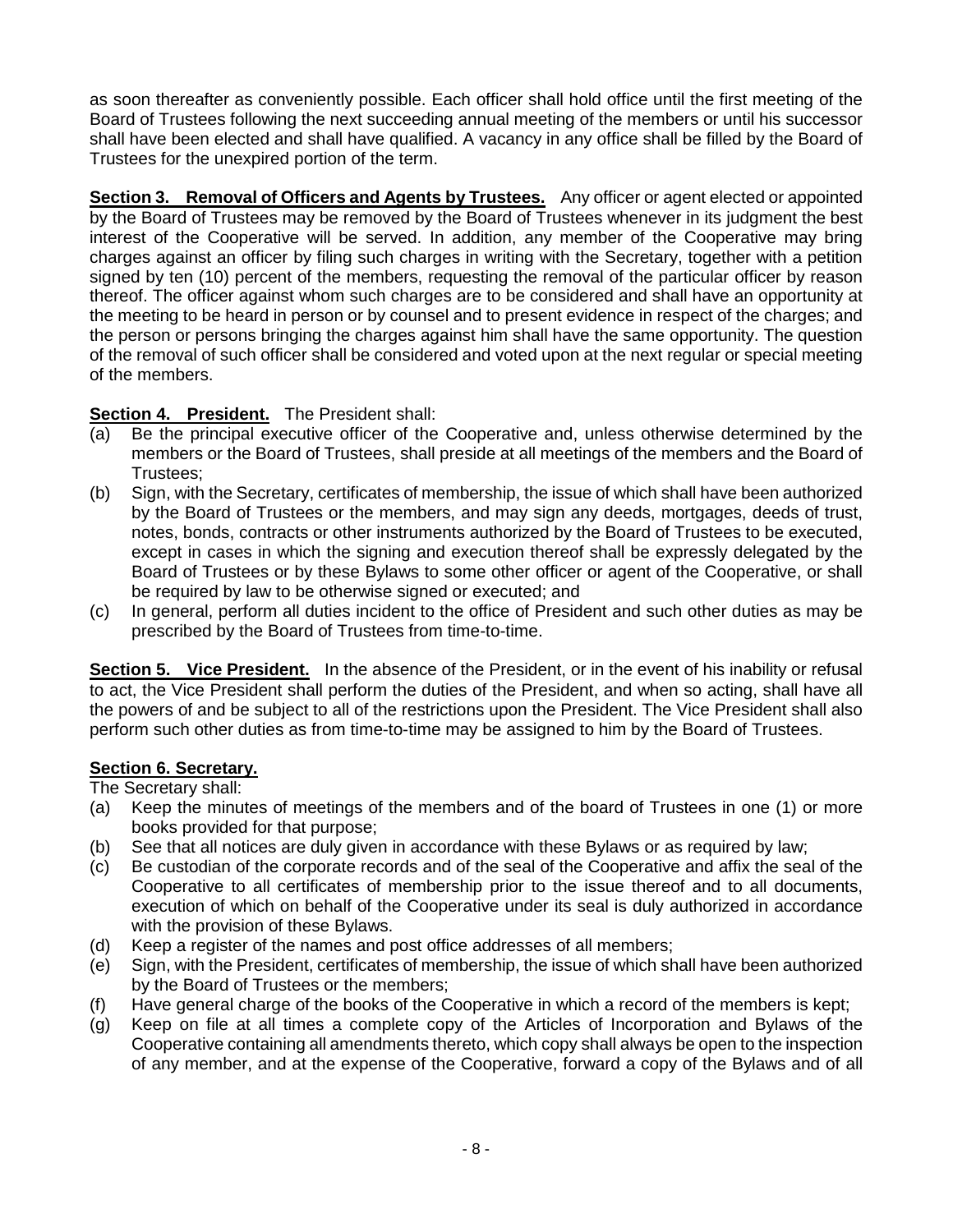amendments thereto to each member; and

(h) In general, perform all duties incident to the office of Secretary and such other duties as from timeto-time maybe assigned to him by the Board of Trustees.

# **Section 7. Treasurer.**

- The Treasurer shall:
- (a) Have charge and custody of and be responsible for all funds and securities of the Cooperative;
- (b) Be responsible for the receipt of and the issuance of receipts for moneys due and payable to the Cooperative from any source whatsoever, and for the deposit of all such moneys in the name of the Cooperative in such bank or banks as shall be selected in accordance with the provisions of these Bylaws; and
- (c) In general, perform all duties incident to the office Treasurer and such other duties as from timeto-time that may be assigned to him by the Board of Trustees.

**Section 8. Executive Vice President and CEO.** The Board of Trustees may appoint an Executive Vice President and CEO who may be, but who shall not be required to be, a member of the Cooperative. The Executive Vice President and CEO shall perform such duties and shall exercise such authority as the Board of Trustees may from time-to-time vest in him. No member or person is qualified to be an Executive Vice President and CEO of the Cooperative if said member or person has served anytime as a Board of Trustee during the preceding three (3) years.

**Section 9. Bonds of Officers.** The Treasurer and any other officer or agent of the Cooperative charged with responsibility for the custody of any or its funds or property shall give bond in such sum with such surety as the Board of Trustees shall determine. The Board of Trustees in its discretion may also require any other officer, agent or employee of the Cooperative to give bond in such amount and with such surety as it shall determine.

**Section 10. Compensation.** The powers, duties, and compensation of any officer, agents, and employees shall be fixed by the Board of Trustees, subject to the provisions of these Bylaws with respect to compensation for Trustees and close relatives of Trustees.

**Section 11. Reports.** The officers of the Cooperative shall submit at each annual meeting of the members' reports covering the business of the Cooperative for the previous fiscal year. Such reports shall set forth the condition of the Cooperative at the close of such fiscal year.

# **ARTICLE VII - NON-PROFIT OPERATION**

**Section 1. Interest or Dividends on Capital Prohibited.** The Cooperative shall at all times be operated on a cooperative non-profit basis for the mutual benefit of its patrons. No interest or dividends shall be paid or payable by the Cooperative on any capital furnished by its patrons.

**Section 2. Patronage Capital in Connection with Furnishing Electric Energy.** In the furnishing of electric energy, the Cooperative's operations shall be so conducted that all patrons, members and nonmembers alike, will through their patronage, furnish capital for the Cooperative. In order to induce patronage and to assure that the Cooperative will operate on a non-profit basis, the Cooperative is obligated to account on a patronage basis to all its patrons, members and nonmembers alike, for all amounts received and receivable from the furnishing of electric energy in excess of operating cost and expenses chargeable against the furnishing of electric energy. All such amounts in excess of operating costs and expenses at the moment of receipt by the Cooperative are received with the understanding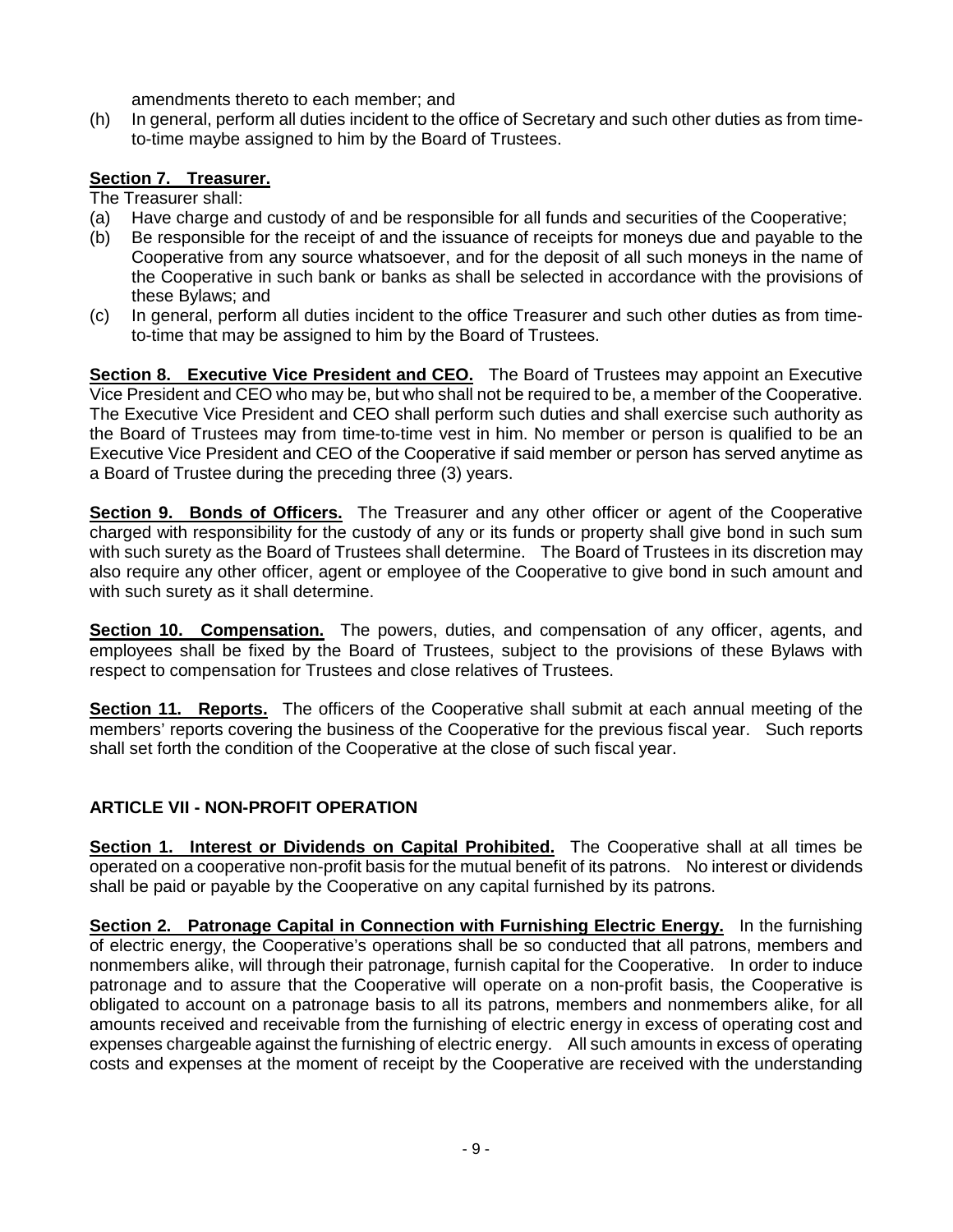that they are furnished by the patrons, members and nonmembers alike, as capital. The Cooperative is obligated to pay by credits to a capital account for each patron all such amounts in excess of operating costs and expenses. The books and records of the Cooperative shall be set up and kept in such a manner that at the end of each fiscal year the amount of capital, if any, so furnished by each patron is clearly reflected and credited in an appropriated record to the capital account of each patron, and the Cooperative shall, within a reasonable time after the close of the fiscal year, notify each patron of the amount of capital so credited to his account. All such amounts credited to the capital account of any patron shall have the same status as though they had been paid to the patron in cash in pursuance of a legal obligation to do so and the patron had then furnished the Cooperative corresponding amounts for capital.

All other amounts received by the Cooperative from its operations in excess of costs and expenses, shall, insofar as permitted by law, be (a) used to offset any losses incurred during the current or any prior fiscal year and (b) to the extent not needed for that purpose, allocated to its patrons on a patronage basis and any amount so allocated shall be included as a part of the capital credited to the accounts of patrons, as herein provided.

In the event of dissolution or liquidation of the Cooperative, after all outstanding indebtedness of the Cooperative shall have been paid, outstanding capital credits shall be retired without priority on a prorated basis before any payments are made on an account of property rights of members. If at any time prior to dissolution or liquidation, the Board of Trustees shall determine that the financial condition of the Cooperative will not be impaired thereby, the capital then credited to patrons' accounts may be retired in full or in part. Any such retirements of capital shall be made in order of priority according to the year in which the capital is furnished and credited, the capital first received by the Cooperative being first retired.

Capital credited to the account of each patron shall be assignable only on the books of the Cooperative pursuant to written instruction from the assignor and only to successors in interest or successors in occupancy in all or a part of such patron's premises served by the Cooperative unless the Board of Trustees, acting under policies of general application, shall determine otherwise.

Notwithstanding any other provision of these Bylaws, the Board of Trustees, at it discretion, shall have the power at any time upon the death of any patron, if the legal representative of his estate shall request in writing that the capital credited to any such patron be retired prior to the time such capital would otherwise be retired under the provisions of these Bylaws, to retire capital credited to any such patron immediately upon such terms and conditions as the Board of Trustees, acting under policies of general application, and the legal representatives of such a patron's estate shall agree upon; provided, however, that the financial condition of the Cooperative will not be impaired thereby.

The patrons of the Cooperative, by dealing with the Cooperative, acknowledge that the terms and provisions of the Articles and Bylaws shall constitute and be a contract between the Cooperative and each patron, and both the Cooperative and the patrons are bound by such contract, as fully as though each patron had individually signed a separate instrument containing such terms and provisions. The provisions of this Article of the Bylaws shall be called to the attention of each patron of the Cooperative by posting it in a conspicuous place in the Cooperative's office.

**Section 3. Patronage Refunds in Connection with Furnishing Other Services.** In the event that the Cooperative should engage in the business of furnishing goods or services other than electric energy, all amounts received and receivable therefrom which are in excess of costs and expenses properly chargeable against the furnishing of such goods and services shall, insofar as permitted by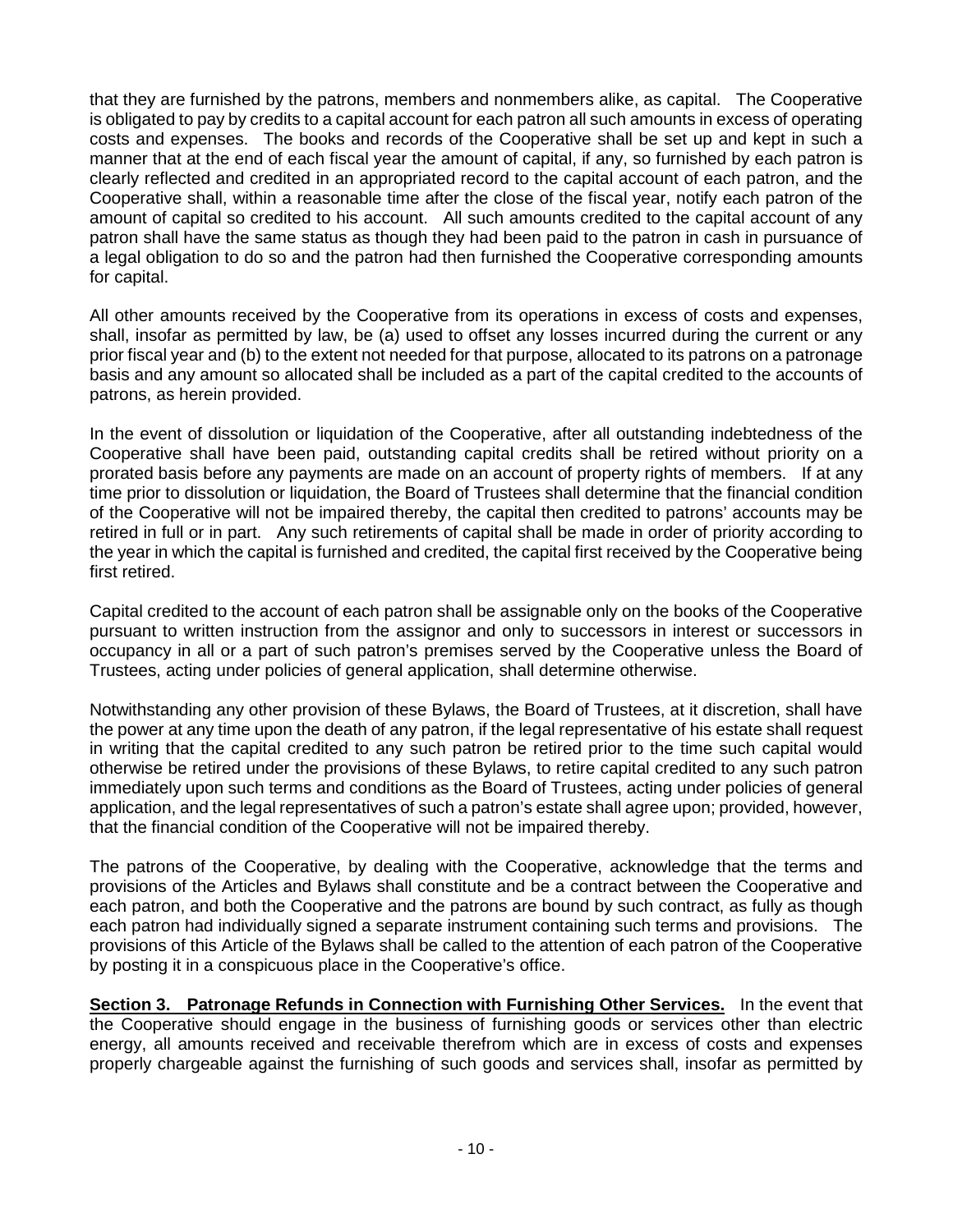law, by prorated annually on a patronage basis and returned to those patrons, members and nonmembers alike, from whom such amounts were obtained.

**Section 4. Offset Against Capital Credits.** The Board of Trustees shall have the authority to charge against the capital credit account of a former member any unpaid and outstanding accounts, with interest, owed by said former member, regardless of age, where said former member is no longer a member of this Cooperative. Said authority may be exercised by the Board of Trustees at such time as the former member's capital credits are declared payable as provided by these Bylaws.

# **ARTICLE VIII - DISPOSITION OF PROPERTY**

The Cooperative may not sell, mortgage, lease, or otherwise dispose of, or encumber all of or any substantial portion of its property, unless such sale, mortgage, lease, or other disposition or encumbrance is authorized at a duly held meeting of the members thereof by the affirmative vote of not less than two-thirds of all of the members of the Cooperative, and unless the notice of such proposed sale, mortgage, lease, or other disposition or encumbrance shall have been contained in the notice of the meeting; provided, however, that notwithstanding anything herein contained, or any other provisions of law, the Board of Trustees of the Cooperative, without authorization by the members thereof, shall have full power and authority to authorize the execution and delivery of a mortgage or mortgages or deed or deeds of trust upon, or the pledging or encumbering of, any or all of the property, assets, rights, privileges, licenses, franchises and permits of the Cooperative, whether acquired or to be acquired, and wherever situated, as well as the revenues and income therefrom, all upon such terms and conditions as the Board of Trustees shall determine, to secure any indebtedness of the Cooperative to the United States or any instrumentality or agency thereof, or to secure any indebtedness of the Cooperative to any bank, financial institution, corporation or person lending money or credit to such Cooperative.

# **ARTICLE IX - SEAL**

The corporate seal of the Cooperative shall be in the form of a circle and shall have inscribed thereon the name of the Cooperative and the words "Corporate Seal, Florida."

# **ARTICLE X - FINANCIAL TRANSACTIONS**

**Section 1. Contracts.** Except as otherwise provided in these Bylaws, the Board of Trustees may authorize any officer or officers, agent or agents to enter into any contract or execute and deliver any instrument in the name and on behalf of the Cooperative, and such authority may be general or confined to specific instances.

**Section 2. Checks, Drafts, etc.** All checks, drafts or other orders for the payment of money, and all notes, bonds or other evidences of indebtedness issues in the name of the Cooperative shall be signed by such officer or officers, agent or agents, employee or employees of the Cooperative and in such manner as shall from time-to-time be determined by resolution of the Board of Trustees.

**Section 3. Deposits.** All funds of the Cooperative shall be deposited from time-to-time to the credit of the Cooperative in such bank or banks as the Board of Trustees may select.

**Section 4. Change in Rates.** Written notice shall be given to the Administrator of the Rural Utilities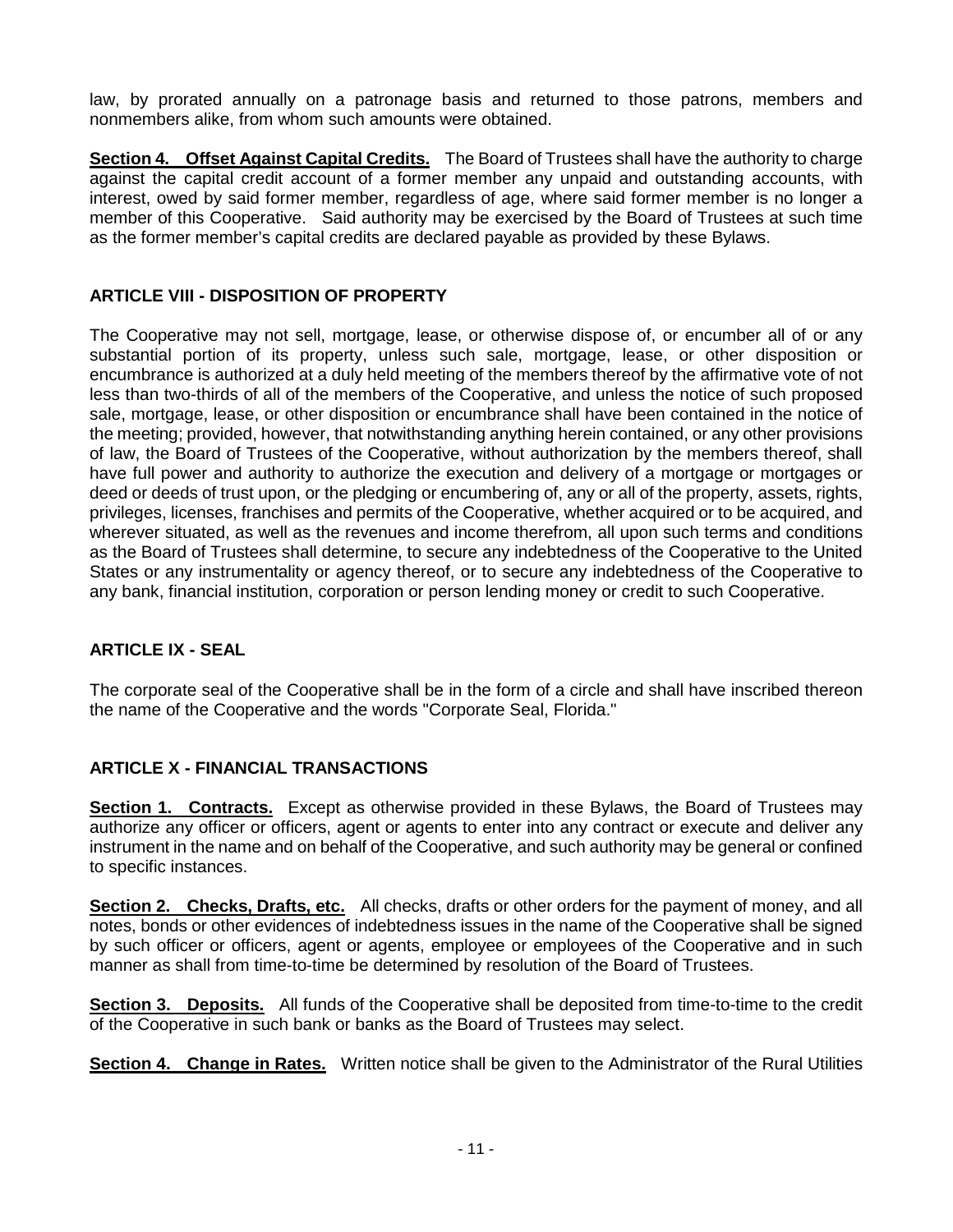Services of the United States of America not less than ninety (90) days prior to the date upon which any proposed change in the rates charge by the Cooperative for electric energy becomes effective.

**Section 5. Fiscal Year.** Beginning January 1, 1948, the fiscal year of the Cooperative shall begin on the first (1st) day of January and end on the thirty-first (31st) day of December of each year.

# **ARTICLE XII - MISCELLANEOUS**

**Section 1. Membership in Other Organizations.** The Cooperative shall not become a member of any other organization without an affirmative vote of the members at a meeting called as provided in these Bylaws, and the notice of said meeting shall specify that action is to be taken upon such proposed membership as an item of business; provided, however, that the Trustees shall have full power and authority on behalf of the Cooperative to purchase stock in, or to become a member of, any corporation or cooperative organized on a non-profit basis for the purpose of engaging in rural electrification or further the goals of the Cooperative. The Cooperative is not financially at risk in such other company beyond the value of the Cooperative's stock in such company, and ownership of such stock and entitlement to dividends therefrom does not cause the Cooperative to lose its status as a rural electric cooperative for state or federal tax funding purposes.

**Section 2. Waiver of Notice.** Any member or Trustee may waive in writing any notice of a meeting required to be given by these Bylaws. The attendance of a member or Trustee at any meeting shall constitute a waiver of notice of such meeting by such member or Trustee, except in case of a member or Trustee that attends a meeting for the express purpose of objecting to the transacting of any business because the meeting shall not have been lawfully called or convened.

**Section 3. Rules and Regulations.** The Board of Trustees shall have power to make and adopt such rules and regulations, not inconsistent with law, the Articles of Incorporation or these Bylaws, as it may deem advisable for the management, administration, and regulation of the business and affairs of the Cooperative.

**Section 4. Accounting System and Reports.** The Board of Trustees shall cause to be established and maintained a complete accounting system, which among other things, subject to applicable laws and rules and regulations of any regulatory body, shall conform to such an accounting system as may from time-to-time be designated by the Administrator of the Rural Utilities Services of the United States of America. All accounts of the Cooperative shall be examined by a committee of the Board of Trustees which shall render reports to the Board of Trustees at least four (4) times a year at regular meetings of the Board of Trustees. The Board of Trustees shall, after the close of each fiscal year, cause to be made a full and complete audit of the accounts, books and financial condition of the Cooperative as of the end of such fiscal year. Such audit reports shall be submitted to the members at the following annual meeting.

**Section 5. Area Coverage.** The Board of Trustees shall make a diligent effort to see that electric service is extended to all unserved persons within the Cooperative service area who (a) desire such service and (b) meet all reasonable requirements established by the Cooperative as a condition of such service.

**Section 6. Indemnification.** The Board of Trustees of the Cooperative shall have the power to indemnify any person who was or is a party to any proceeding, action or claim by reason of the fact that he is or was a Trustee, Director, President and CEO, officer, employee or agent of the Cooperative or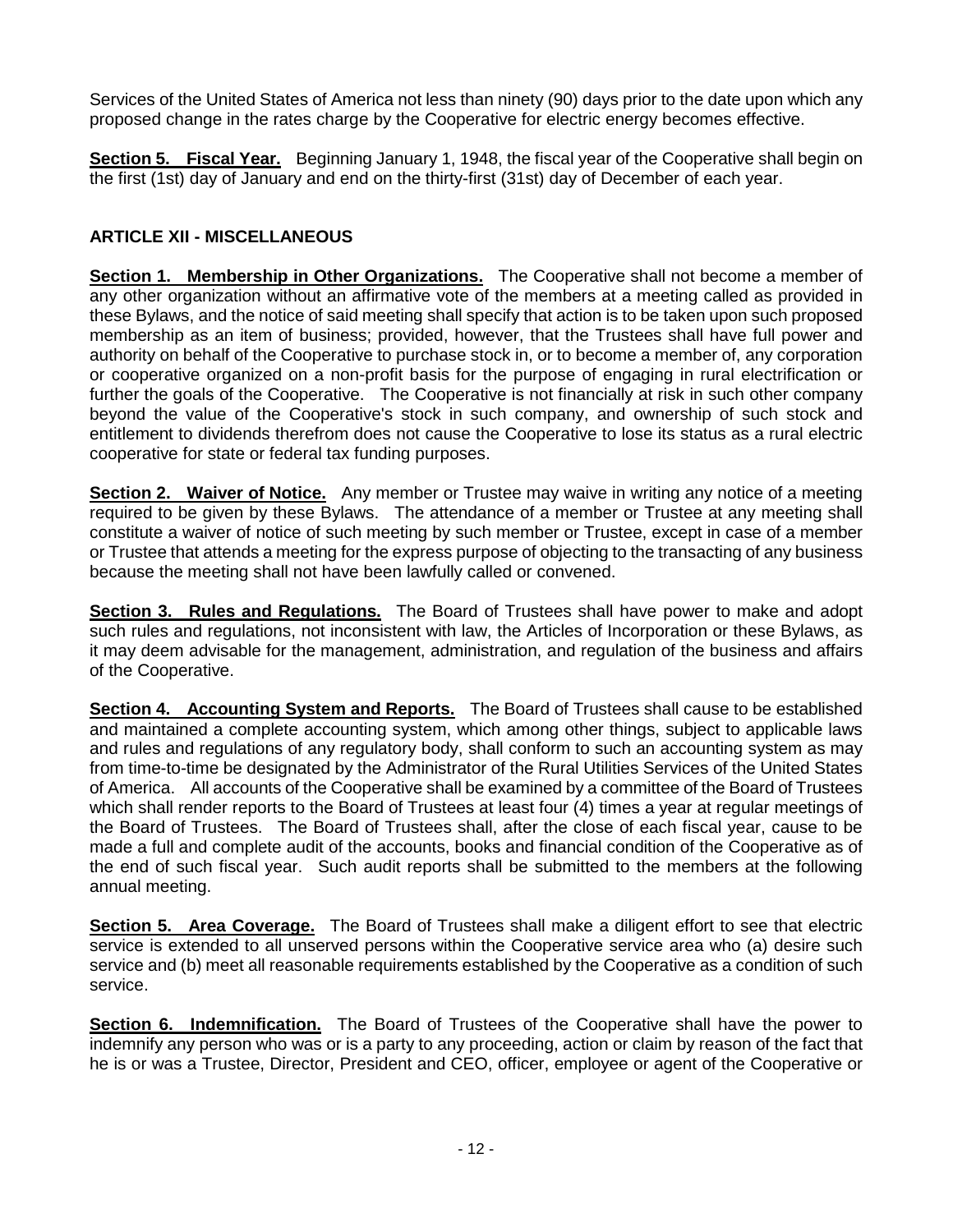is or was serving at the request of the Cooperative as a Trustee, Director, President and CEO, officer, employee, or agent of another corporation, partnership, joint venture, trust or other enterprise, against liability or expenses incurred in connection with any such proceeding, action or claim, including any appeal thereof.

### **ARTICLE XIII - AMENDMENTS**

**Section 1. Amendment of Bylaws.** These Bylaws may be altered, amended or repealed by the members at any regular or special meeting, in accordance with Article III, Section 5 of these bylaws.

**Section 2. Procedure for Amending Bylaws.** Amendments to these Bylaws shall be initiated by either a resolution adopted by the Board of Trustees or by a petition of the members.

- (a) If an amendment is proposed by the Board of Trustees, it shall first be adopted by a majority of the Trustees present and voting at any regular or special meeting of this board. Thereafter, such amendment shall be presented to the membership at the annual meeting of the members, or at any special meeting of the members, provided that due notice of the amendment is given as provided in Section 1.
- (b) Members may initiate amendments to the Bylaws by personally presenting such amendments to the Board of Trustees at any regular meeting of the board. The board may adopt the proposed amendment as provided in Section 2 (a).
- (c) Members may initiate amendments to the Bylaws by petition that is signed by not less than two (2) per centum of the members.
- (d) Amendments to the Bylaws shall be subjected to any limitation contained in U. S. Statute, U. S. Regulation, Florida Statute or Florida Regulation.

**Section 3. Time Limitations.** All proposed amendments to the Bylaws shall be presented not later than ninety (90) days prior to the Annual Meeting.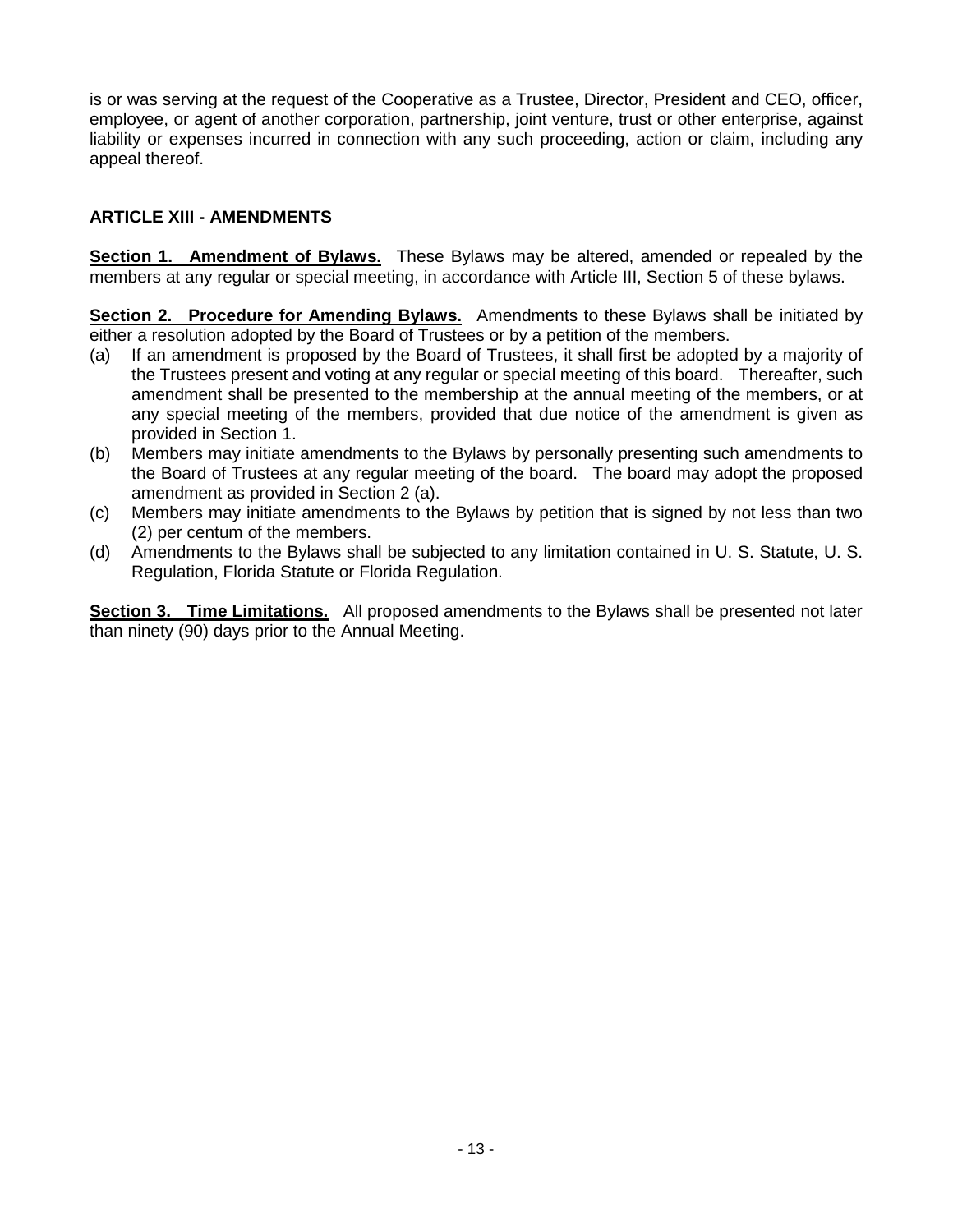### **STATE OF FLORIDA §**

#### **JACKSON COUNTY §**

I, *A. C. Miles*, do hereby certify that I am the Secretary of West Florida Electric Cooperative Association, Inc., (hereinafter called the "Cooperative"), and that the foregoing printed sheets numbered from \_\_\_\_ to \_\_\_\_, inclusive, are a true and correct copy of the Bylaws of said Cooperative effective November 13, 1999 and which remain in effect as of this date.

IN WITNESS WHEREOF I HAVE HEREUNTO SET MY HAND AND AFFIXED THE SEAL OF THE COOPERATIVE THIS \_\_\_\_\_\_\_\_\_\_\_\_\_\_\_\_\_\_\_, 2000.

*A. C. Miles* Secretary-Treasurer

\_\_\_\_\_\_\_\_\_\_\_\_\_\_\_\_\_\_\_\_\_\_\_\_\_\_\_

*SEAL*